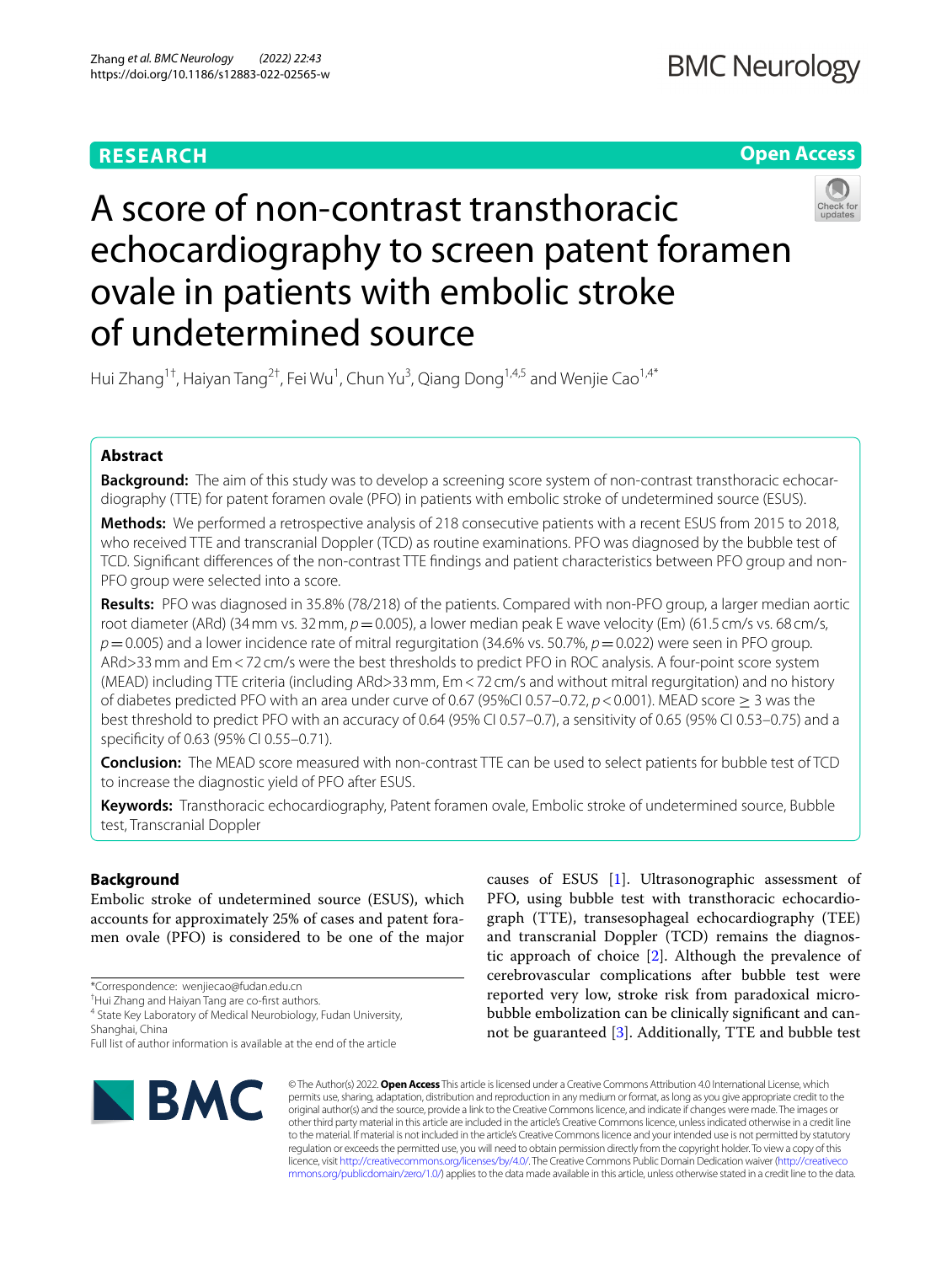with TCD or TTE are still not routine examinations in most of the stroke centers. Thus, a safe and useful PFOscreening tool before contrast ultrasonographic assessment is important for clinical practice. In this study, we aimed to develop an easily measured screening tool by using non-contrast TTE for PFO in patients with ESUS.

## **Methods**

## **Patients**

We retrospectively reviewed patients diagnosed with acute ESUS from Jan 2015 to Jun 2018. ESUS was defned according to TOAST (Trial of Org 10,172 in Acute Stroke Treatment) classification. Those with data of both TTE and bubble test on TCD were included. Demographic characteristics, vascular risk factors (diabetes, hypertension, hyperlipidemia, smoking) and previous stroke history were documented. Ten-point Risk of Paradoxical Embolism (RoPE) score was calculated [[4\]](#page-5-3). Brain magnetic resonance imaging or CT scan were reviewed to determine the locations of infarcts.

## **Bubble test on TCD**

PFO was diagnosed by the bubble test on TCD [[5\]](#page-5-4). TCD was done according to the Consensus Conference of Venice15 by one of two experienced operators. A head frame was placed on the head to maintain the two 2MHz probes in place for monitoring bilateral middle cerebral artery (MCA) at a depth of 50-60mm. 9mL isotonic saline solution, 1mL of air, and 1 drop of the patient's blood were mixed through two 10mL syringes connected by a three-way stopcock. The mixture was injected at least twice to assess the presence of microbubbles (MBs) in either MCA during the TCD monitoring. A frst bolus was injected during normal respiration with the patient at rest. The procedure was repeated after a performance of strenuous Valsalva Maneuver by the patient. Right-toleft shunt (RLS) was quantifed by counting the number of MBs within the frst 3 cardiac cycles. More than 1 MBs detected over a 25-s post injection interval was consid-ered to be positive contrast-enhanced TCD [\[6](#page-5-5)].

## **TTE**

<span id="page-1-0"></span>Parameters of TTE were obtained by retrospectively reviewing the reports. TTE were performed in the left lateral decubitus position using standard imaging planes according to the American Society of Echocardiography recommendations during hospitalization. The aorta root diameters (ARd) and left atria anteroposterior diameters (LAAPd), end-diastolic left ventricle diameters (EDLVd), end-systolic left ventricle diameters (ESLVd), left ventricle ejection fraction (LVEF), peak E-wave velocity (Em) and peak A-wave velocity (Am) were collected. Presences of mitral, tritral and aortic valve regurgitation were recorded.

## **Statistical Analysis**

Statistical analyses were performed using SPSS, version 22 (SPSS Inc., Chicago, IL) and R software [\(https://](https://www.r-project.org) [www.r-project.org\)](https://www.r-project.org). *P* value less than 0.05 was considered to indicate statistical signifcance. Continuous variables were compared by Mann–Whitney U test and categorical variables were compared by Chi-square or Fisher's exact test between PFO and non-PFO groups. Multivariate regression including remarkable TTE fndings and 10 individual items of RoPE score (including patient characteristics and age grades of per 10-year increase) was used to access the association of variables with PFO. Receiver operating characteristic (ROC) analysis was performed to determine the optimal threshold of remarkable continuous variables in predicting PFO. Base on the results, a 4-point score, including 4 independent criteria, was tested by ROC for predicting PFO. A 10-fold cross validation of the 4-score system was performed by using R software.

## **Results**

A total of 218 ESUS patients were fnally included, (Fig. [1](#page-1-0)) median age was 53years (interquartile range [IQR], 39.75–60), 74.8% were male (163/218). PFO was detected in 35.8% (78/218) of the patients. No diference was found in age, sex, risk factors for stroke, infarct patten

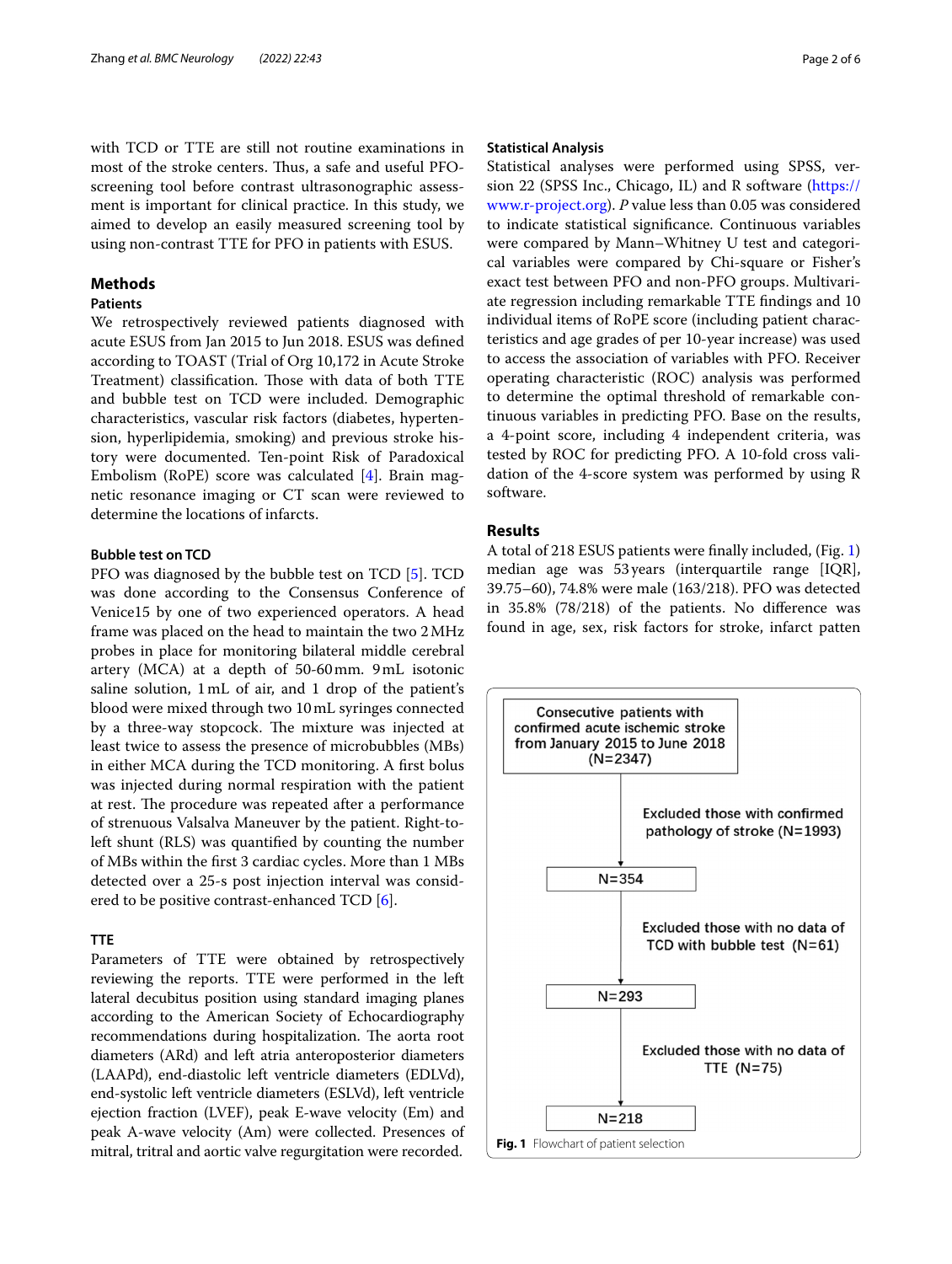and RoPE score between PFO group and non-PFO group. In comparation of TTE parameters, a larger median ARd (measured at the level of the sinuses of Valsalva) (34mm vs. 32mm,  $p=0.005$ ), lower median Em (61.5 cm/s vs. 68 cm/s,  $p = 0.005$ ) and lower incidence of mitral regurgitation (34.6% vs. 50.7%,  $p = 0022$ ) were found in the PFO group. (Table [1](#page-2-0)).

In ROC analysis, ARd predicted PFO with an area under curve (AUC) of 0.61 (95%CI 0.53–0.69, *p*=0.005) (Fig. [1,](#page-4-0) in Supplement) and Em predicted PFO also with an AUC of 0.61 (95%CI 0.53–0.69, *p*=0.005) (Fig. [2,](#page-4-0) in Supplement). Threshold of ARd and Em in predicting PFO was 33mm and 72cm/s (analyzed with Youden index). In multivariate regression analysis, ARd >33mm, Em<72cm/s, without mitral regurgitation and no history of diabetes were signifcantly associated with PFO. (Table [2](#page-3-0)).

A 4-points score system (including without mitral regurgitation, Em<72cm/s, ARd >33mm and no history of diabetes, MEAD) was derived to predict PFO. (Table [3\)](#page-3-1) Based on the similarity of the odds ratios (OR), we assigned a single point for each of the 4 predictors in MEAD score. (Table [2\)](#page-3-0) MEAD score predicted PFO with an AUC of 0.67 (95%CI 0.6–0.75, *p* <0.001). (Fig. [3](#page-4-0), in Supplement) The predictive values of each significance and score were list in Table [4.](#page-3-2) MEAD score  $> 3$  was the best threshold to predict PFO with an accuracy of 0.64 (95% CI 0.57–0.7), a sensitivity of 0.65 (95% CI 0.53–0.75) and a specificity of 0.63 (95% CI 0.55–0.71). MEADs  $\geq$ 2 predicted PFO with the highest sensitivity of 0.91 (95%CI 0.82–0.96), while MEADs  $=4$  predicted PFO with the highest specifcity of 0.92 (95%CI 0.87–0.96).

In 10-fold cross validation analysis, the mean AUC value of MEAD score was 0.67 in the prediction of PFO. (Table [1,](#page-4-0) in Supplement).

## **Discussion**

We were able to develop a simple score to predict the detection of PFO in ESUS patients. The MEAD score measured with non-contrast TTE could be used to identify high-risk patients for PFO and reduce the use of bubble test. This allows the clinician to easily screen patients at highest risk of PFO for further confrming exams. Moreover, our data addressed the echocardiographic

<span id="page-2-0"></span>

|  |  |  | Table 1 Univariate analysis between PFO group with non-PFO group |
|--|--|--|------------------------------------------------------------------|
|--|--|--|------------------------------------------------------------------|

| Variable                          | <b>Total</b><br>$n = 218$ | <b>PFO</b><br>$n = 78$ | Non-PFO<br>$n = 140$ | P value |
|-----------------------------------|---------------------------|------------------------|----------------------|---------|
| Age, yr, median (IQR)             | 53 (39.75, 60)            | 52.5 (43, 59.25)       | 53 (38.25, 61)       | 0.846   |
| Sex, male, % (n)                  | 74.8 (163)                | 82.1 (64)              | 70.7 (99)            | 0.065   |
| Clinical characteristics          |                           |                        |                      |         |
| Diabetes, % (n)                   | 18.8(41)                  | 12.8(10)               | 22.1(31)             | 0.091   |
| Hypertension, % (n)               | 40.4 (88)                 | 42.3(33)               | 39.3 (55)            | 0.663   |
| Hyperlipidemia, % (n)             | 17.4 (38)                 | 17.9(14)               | 17.1(24)             | 0.88    |
| Smoking, % (n)                    | 39.4 (86)                 | 39.7 (31)              | 39.3 (55)            | 0.947   |
| Previous TIA/stroke, % (n)        | 17.4(38)                  | 16.7(13)               | 17.9(25)             | 0.824   |
| Cortical infarcts, % (n)          | 55.5 (121)                | 60.3(47)               | 52.9 (74)            | 0.292   |
| RoPE score                        |                           |                        |                      |         |
| RoPE score, median (IQR)          | 5(4, 7.25)                | 6(4, 7)                | 5(4, 8)              | 0.848   |
| RoPE score $>6$ , % (n)           | 36.2(79)                  | 30.8(24)               | 39.3 (55)            | 0.21    |
| TTE parameters                    |                           |                        |                      |         |
| ARd, mm, median (IQR)             | 33 (31, 36)               | 34 (31, 36.25)         | 32.5 (30, 35)        | 0.005   |
| LAAPd, mm, median (IQR)           | 36 (33, 38)               | 36 (33, 38)            | 36 (33, 38)          | 0.961   |
| EDLVd, mm, median (IQR)           | 49 (46, 52)               | 48 (45, 53)            | 49 (46, 52)          | 0.759   |
| ESLVd, mm, median (IQR)           | 30 (28, 32)               | 30(28, 32)             | 30(27, 32)           | 0.961   |
| LEVF, %, median (IQR)             | 69 (65, 72)               | 69 (66, 72)            | 69 (65.25, 72)       | 0.814   |
| Em, cm/s, median (IQR)            | 66 (53, 77.5)             | 61.5 (51, 70.25)       | 68 (56, 82)          | 0.005   |
| Am, cm/s, median (IQR)            | 68 (55, 80)               | 67.5 (55.5, 79)        | 68.5 (55, 80)        | 0.263   |
| Mitral regurgitation, % (n)       | 45 (98)                   | 34.6(27)               | 50.7(71)             | 0.022   |
| Tritral regurgitation, % (n)      | 19.7 (43)                 | 19.2(15)               | 20(28)               | 0.891   |
| Aortic valve regurgitation, % (n) | 20.6(45)                  | 23.1 (18)              | 19.3(27)             | 0.507   |

*PFO* patent foramen ovale, *IQR* interquartile range, *ARd* aortic root diameter, *RoPE* Risk of Paradoxical Embolism, *TTE* transthoracic echocardiography, *LAAPd* left atria anteroposterior diameters, *EDLVd* end-diastolic left ventricle diameters, *ESLVd* end-systolic left ventricle diameters, *LVEF* left ventricle ejection fraction, *Em* peak E wave velocity, *Am* peak A wave velocity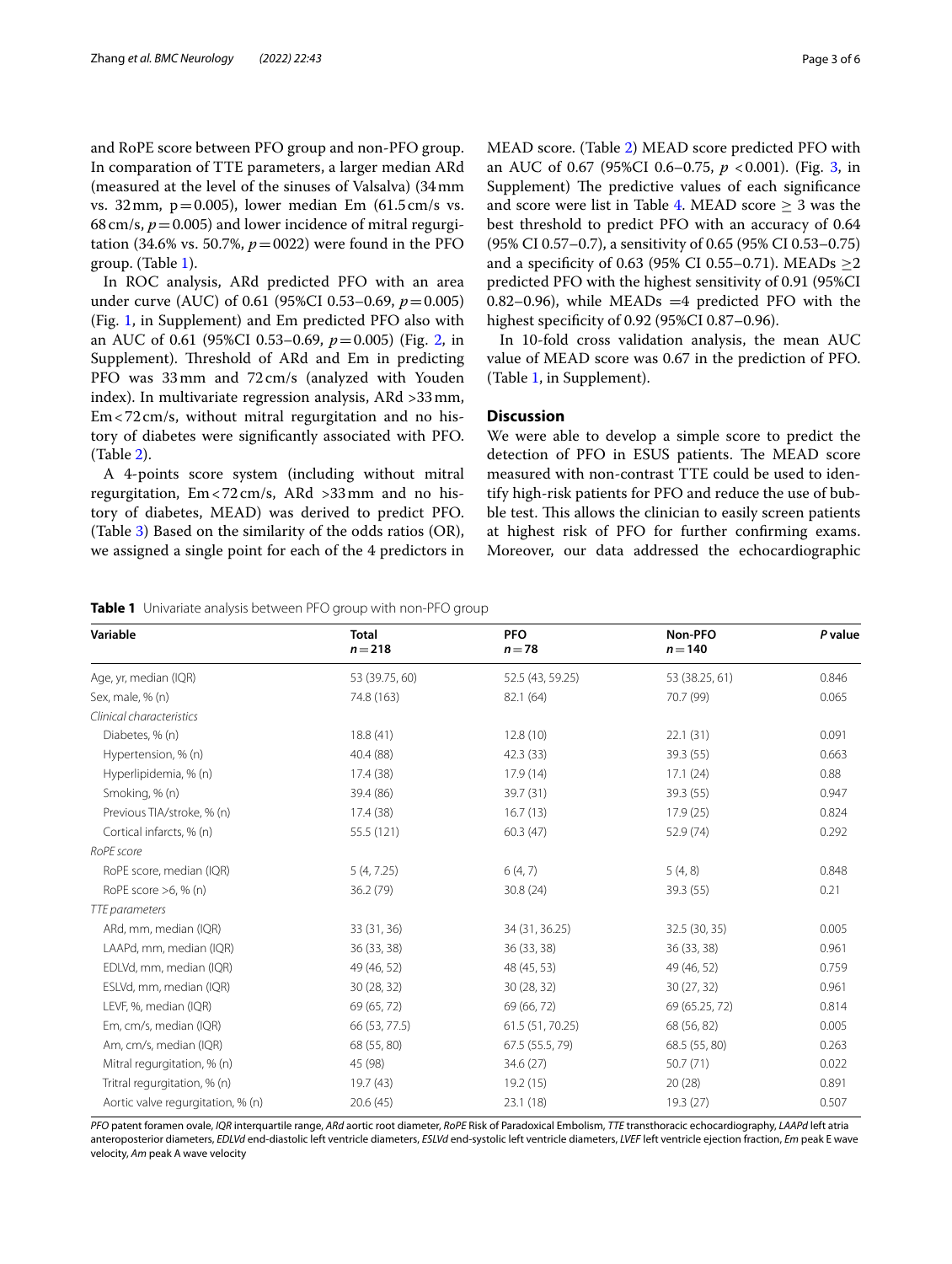|                                         | <b>Univariate</b>    |                | <b>Multivariate</b>  |                |
|-----------------------------------------|----------------------|----------------|----------------------|----------------|
|                                         | <b>OR</b><br>(95%CI) | <b>P</b> Value | <b>OR</b><br>(95%CI) | <b>P</b> Value |
| <b>Echocardiographic Characteristic</b> |                      |                |                      |                |
| $ARd > 33$ mm                           | $1.99(1.13 - 3.5)$   | 0.016          | $2.28(1.18 - 4.39)$  | 0.013          |
| Em < 72 cm/s                            | $2.26(1.22 - 4.18)$  | 0.009          | 2.23 (1.08-4.59)     | 0.029          |
| Without mistral regurgitation           | 1.94 (1.09-3.44)     | 0.023          | $2.11(1.14 - 3.93)$  | 0.017          |
| <b>Patient Characteristic</b>           |                      |                |                      |                |
| No history of hypertension              |                      |                | $0.88(0.45 - 1.71)$  | 0.71           |
| No history of diabetes                  |                      |                | $2.66(1.1-6.43)$     | 0.029          |
| No history of stroke or TIA             |                      |                | $0.89(0.39 - 2.03)$  | 0.784          |
| Nonsmoker                               |                      |                | $1.43(0.73 - 2.79)$  | 0.291          |
| Cortical infarct on imaging             |                      |                | $1.22(0.66 - 2.27)$  | 0.519          |
| Age (y)                                 |                      |                |                      |                |
| $18 - 29$                               |                      |                | $1.04(0.74 - 1.45)$  | 0.816          |
| $30 - 39$                               |                      |                | $1.07(0.76 - 1.49)$  | 0.69           |
| $40 - 49$                               |                      |                | $1.24(0.81 - 1.91)$  | 0.31           |
| $50 - 59$                               |                      |                | $1.39(0.74 - 2.59)$  | 0.298          |
| 69-69                                   |                      |                | $0.96(0.26 - 3.54)$  | 0.96           |
| $*$ $\geq$ 70                           |                      |                | <b>NA</b>            | <b>NA</b>      |

## <span id="page-3-0"></span>**Table 2** Univariate and multivariate analysis of the predictors of PFO

*PFO* patent foramen ovale, *OR* Odds ratio, *ARd* aortic root diameter, *Em* peak E wave velocity

\* All the patients were younger than 70y in our study

#### <span id="page-3-1"></span>**Table 3** MEAD score

| Characteristic                                | Points |  |
|-----------------------------------------------|--------|--|
| Without Mitral regurgitation                  |        |  |
| $Em < 72$ cm/s                                |        |  |
| $ARd > 33$ mm                                 |        |  |
| No history of <b>D</b> iabetes                |        |  |
| <b>Total score</b> (sum of individual points) |        |  |
|                                               |        |  |

*Em* peak E wave velocity, *ARd* aortic root diameter

changes of heart structures and functions in PFO patients, which could be useful to explore the potential mechanism of ESUS caused by PFO.

Dilatation of the aortic root may increase the risk of RLS by changing the angulation of the heart in such a way that flow streaming from the inferior vena cava into the right atrium is directed more towards the ostium secundum; thrombotic material is therefore more likely to cross into the systemic circulation, possibly causing

<span id="page-3-2"></span>

|  |  |  |  |  | Table 4 AUC, sensitivity, specificity, PPV and NPV of each predictor and each threshold of MEAD score for the detection of PFO |
|--|--|--|--|--|--------------------------------------------------------------------------------------------------------------------------------|
|--|--|--|--|--|--------------------------------------------------------------------------------------------------------------------------------|

|                                                | <b>AUC</b><br>(95% CI) | Sensitivity<br>(95% CI) | Specificity<br>(95% CI) | <b>PPV</b><br>(95% CI) | <b>NPV</b>          |  |
|------------------------------------------------|------------------------|-------------------------|-------------------------|------------------------|---------------------|--|
|                                                |                        |                         |                         |                        | (95% CI)            |  |
| Predictive power of each predictor             |                        |                         |                         |                        |                     |  |
| Without mitral regurgitation                   | $0.58(0.5 - 0.65)$     | $0.65(0.53 - 0.74)$     | $0.5(0.42 - 0.59)$      | $0.42(0.33 - 0.51)$    | $0.72(0.62 - 0.8)$  |  |
| Fm < 72 cm/s                                   | $0.58(0.51 - 0.66)$    | $0.75(0.64 - 0.84)$     | $0.42(0.33 - 0.5)$      | $0.42(0.33 - 0.5)$     | $0.75(0.64 - 0.84)$ |  |
| ARd $>33$ mm                                   | $0.58(0.5 - 0.66)$     | $0.52(0.4 - 0.63)$      | $0.64(0.55 - 0.72)$     | $0.45(0.34 - 0.55)$    | $0.7(0.62 - 0.78)$  |  |
| No history of diabetes                         | $0.54(0.46 - 062)$     | $0.87(0.77 - 0.93)$     | $0.22(0.15 - 0.29)$     | $0.38(0.31 - 0.46)$    | $0.76(0.59 - 0.87)$ |  |
| Predictive power of different MEADs thresholds |                        |                         |                         |                        |                     |  |
| $MEADS > 1*$                                   | $0.5(0.42 - 0.58)$     | <b>NA</b>               | <b>NA</b>               | $0.35(0.29 - 0.42)$    | <b>NA</b>           |  |
| MEADs > 2                                      | $0.56(0.49 - 0.64)$    | $0.91(0.82 - 0.96)$     | $0.22(0.16-0.3)$        | $0.39(0.32 - 0.47)$    | $0.82(0.66 - 0.92)$ |  |
| MEADs > 3                                      | $0.64(0.56 - 0.72)$    | $0.65(0.53 - 0.75)$     | $0.63(0.55 - 0.71)$     | $0.5(0.39-0.6)$        | $0.76(0.67 - 0.84)$ |  |
| $MEADs = 4$                                    | $0.58(0.5 - 0.66)$     | $0.24(0.15 - 0.35)$     | $0.92(0.87 - 0.96)$     | $0.65(0.45 - 0.82)$    | $0.68(0.61 - 0.75)$ |  |

*AUC* aera under curve, *PPV* positive predictive value, *NPV* negative predictive value, *PFO* patent foramen ovale, *ARd* aortic root diameter, *Em* peak E wave velocity \*All patients in our study were with MEADs  $\geq$ 1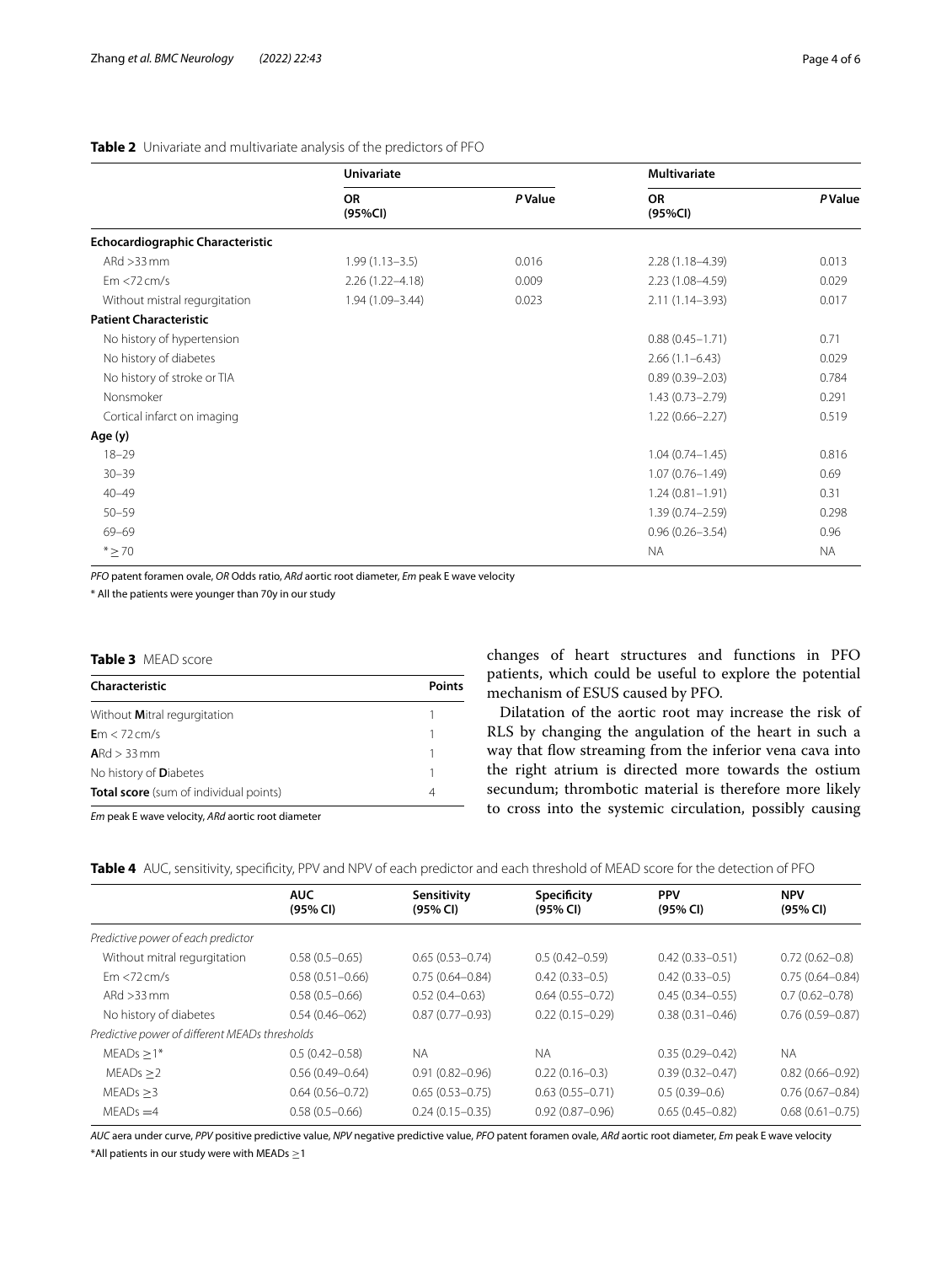a cryptogenic stroke. It has been reported that ARd, marked at the level of the sinuses of Valsalva  $(34 \pm 4 \text{ vs }$  $31 \pm 3$  mm,  $p < 0.01$ ), is larger in PFO patients with cryptogenic stroke than in healthy people [\[7](#page-5-6)]. In this study, we compared the ARd in a ESUS patient cohort. All subjects had a homologous profle and our results consisted with previous study, demonstrated a larger median ARd of 34mm in PFO patients than those without PFO.

E-wave velocity refects the left atrial (LA)-left ventricle (LV) pressure gradient during early diastole and is afected by alterations in the rate of LV relaxation and LA. Elevated LA pressure is associated with the absence of RLS in AF stroke patients and may prevent opening of a PFO [[8](#page-5-7)]. In our study, patients with PFO had lower Em suggest a decreased LA pressure, may associated with a RLS-related stroke. We explored that Em<72cm/s could be a mark in predicting PFO which has never been reported before.

Mitral regurgitation is the most common valvular heart disorder in high-income countries, and its prevalence increases with age [\[9\]](#page-5-8). In a large-scale cohort of UK adults with 10years of follow-up, elevated blood pressure was continuously associated with an increased risk of mitral regurgitation [\[10\]](#page-5-9). Considering that the association between high blood pressure and mitral regurgitation is similar with that of arteriosclerosis stroke. ESUS patients with no mitral regurgitation may have fewer atherosclerotic risk factors, however, higher likelihood of PFO.

The RoPE score is a useful tool to assess the likelihood that the PFO is responsible for the event stroke. RoPE score was reported to identify PFO with an AUC of 0.68 [[4\]](#page-5-3). However, RoPE score does not include echocardiographic features which could be more directly associated with PFO than other clinical features. In our cohort, there was no diference of RoPE score or proportion of RoPE >6 between PFO and non-PFO groups. In our study, the AUC of MEAD score in predicting PFO was 0.67, which is comparable to the RoPE score.

TEE and bubble test with TTE or TCD are current diagnostic approach of PFO, however, still not widely used in many hospitals due to their inconvenience. Noncontrast TTE is a convenient examination and routinely given to stroke patients for the assessment of cardiac function. The score system we derived based on noncontrast TTE findings can be easily used. MEADs  $\geq$ 3 predicted PFO with the highest accuracy of 0.64, MEADs  $\geq$ 2 predicted PFO with a high sensitivity of 0.91, while  $MEADs = 4$  predicted PFO with a high specificity of 0.92. By setting diferent thresholds, MEAD score can serve as a screening tool or a diagnostic tool, which may help doctors to screen patients for the next TEE or bubble test. It could be feasible to increase the positive rate of the following bubble test and reduce the overconsumption of clinical resources in clinical practice.

Several limitations of the present study need to be underlined. First, it was a single-center retrospective cohort study with a small sample size. Our score was built to estimate the probability of fnding a PFO in ESUS patients, however, not to assess the likelihood that PFO is responsible for the stroke. Second, PFO was only diagnosed by the bubble test of TCD, not TEE. Although TEE was considered to be the standard technique for identifying a PFO, some patients were intolerant of this method. Finally, all patients in our study had a stroke. Thus, the diferences between those with and without stroke in PFO were not examined. The score was not assessed to predict who will develop an ESUS, which needs to be addressed in further studies.

## **Conclusions**

MEAD score is a risk score system based on non-contrast TTE parameters and patient characteristic that can easily be used to select patients for bubble test to increase the diagnostic yield of PFO after ESUS and might improve the secondary preventive strategy in order to prevent recurrent ischemic strokes.

#### **Abbreviations**

TTE: Transthoracic echocardiography; TEE: Transesophageal echocardiography; PFO: Patent foramen ovale; ESUS: Embolic stroke of undetermined source; TCD: Transcranial Doppler; ARd: Aortic root diameter; Em: Peak E wave velocity; Am: Peak A wave velocity; RoPE: Risk of Paradoxical Embolism; MCA: Middle cerebral artery; MBs: Microbubbles; RLS: Right-to-left shunt; LAAPd: Left atria anteroposterior diameters; EDLVd: End-diastolic left ventricle diameters; ESLVd: End-systolic left ventricle diameters; LVEF: Left ventricle ejection fraction; ROC: Receiver operating characteristic; IQR: Interquartile range.

## **Supplementary Information**

The online version contains supplementary material available at [https://doi.](https://doi.org/10.1186/s12883-022-02565-w) [org/10.1186/s12883-022-02565-w.](https://doi.org/10.1186/s12883-022-02565-w)

<span id="page-4-0"></span>**Additional fle 1: Figure 1**. ROC curve of aortic root diameter (ARd) for predicting PFO. **Figure 2**. ROC curve of peak E wave velocity (Em) for predicting PFO. **Figure 3**. ROC curve of MEAD score for predicting PFO. **Table 1**. 10-fod cross validation of MEAD score for predicting PFO.

#### **Acknowledgements**

None.

#### **Authors' contributions**

Conception and design: W.C. and Q.D. Analysis and interpretation of data: H.Z., H.T., F.W. and C.Y. Drafting the article: H.Z., H.T. and W.C. Critically revising the article: W.C. Reviewed submitted version of manuscript: all authors. Approval of the fnal version of the manuscript on behalf of all authors: W.C. Statistical analysis: W.C. and F.W. Study supervision: W.C. and Q.D.

#### **Funding**

This study was funded by National Natural Science Foundation of China (81901337) and National Natural Science Foundation of China (82071197).